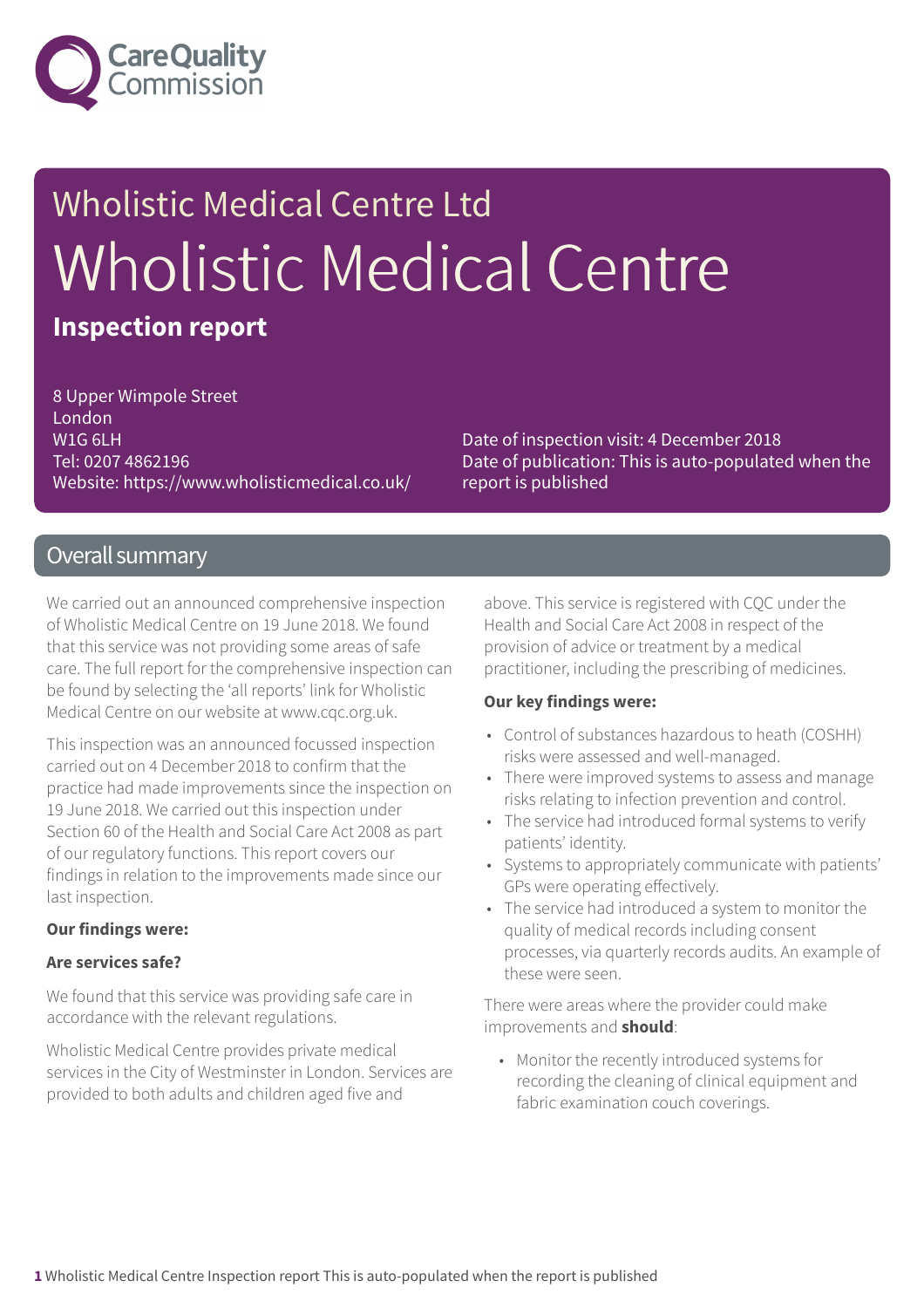

# Wholistic Medical Centre **Detailed findings**

### Background to this inspection

Wholistic Medical Centre provides private medical services in the City of Westminster in London. Services are provided to both adults and children aged five and above. The address of the registered provider is 8 Upper Wimpole Street, London, W1G 6LH. Wholistic Medical Centre is

registered with the Care Quality Commission to provide the regulated activity: Treatment of disease, disorder or injury. The regulated activity is provided at one location.

The organisation is run by the medical director who is also the registered manager for the service. A registered manager is a person who is registered with the Care Quality Commission to manage the service. Like registered providers, they are 'registered persons'. Registered persons have a legal responsibility for meeting the requirements in the Health and Social Care Act 2008 and associated Regulations about how the service is run.

The service is housed within leased premises at basement level, accessed via a lift or stairs from the ground floor. The premises used by patients consists of two patient waiting areas, one doctors' consultation room, two patient toilets, both with accessible facilities and a staff office. There are

also two treatment rooms used predominantly by other therapists employed by the service.

The service is open for pre-booked consultations Monday to Friday from 10am to 6pm. Reception and telephone opening hours are between 10am to 6pm, Monday to Friday.

Wholistic Medical Centre aims to bring together medical and holistic perspectives, with an emphasis on prevention, early detection and early intervention. Regulated services

offered at Wholistic Medical Centre include general medical consultations and treatment. Treatments may include prescribing of medicines and lifestyle advice and modifications.

Services not regulated by CQC that were offered by the provider include osteopathy, wellbeing massages and body and face treatments, electro-lymphatic therapy, pulsed electromagnetic field therapy and digital infrared thermal imaging.

Wholistic Medical Centre commenced services in 1997. There are currently 300 registered patients and on average the service treats in total 65 patients per month. The staff consist of one full time doctor who is the medical director of the service and a clinic administrator. The doctor is supported by a number of self-employed holistic practitioners.

### **How we inspected the service:**

Our inspection team on 4 December 2018 included a CQC Lead Inspector.

Before visiting, we reviewed a range of information we hold about the service.

During our visit we:

- Spoke with the medical director.
- Spoke with the clinic administrator.
- Looked at the systems in place for the running of the service.
- Viewed a sample of key policies and procedures.
- Made observations of the environment.

To get to the heart of patients' experiences of care and treatment, we asked the following question:

• Is it safe?

This question therefore formed the framework for the areas we looked at during the focussed inspection.